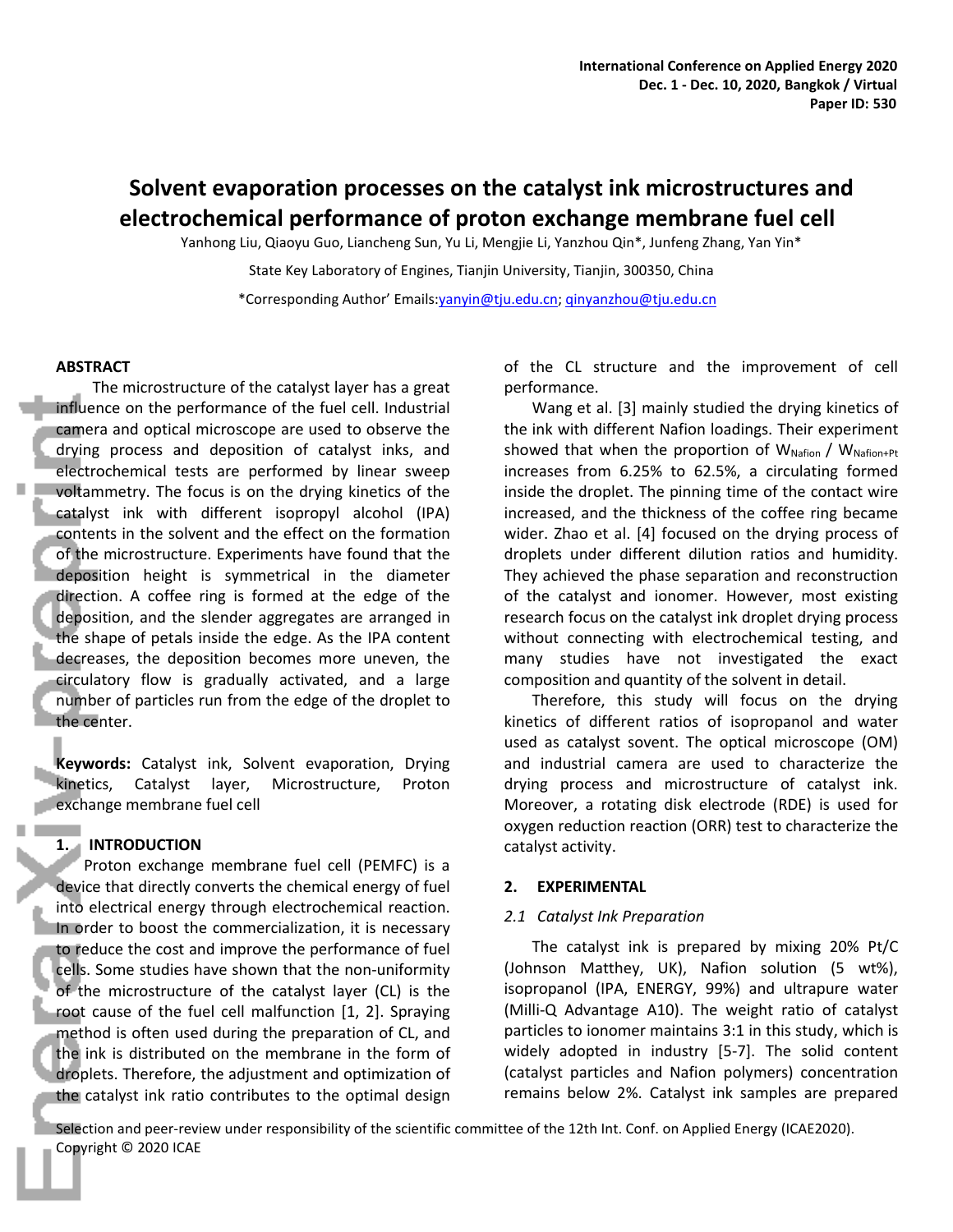using different IPA contents, and W<sub>IPA</sub>/W<sub>IPA+water</sub> are 95%, 80%, 50%, and 20%, respectively, including the range of ratios found in the literature. The specific information of the catalyst ink used in this study is shown in Table 1. The catalyst and the organic solvent are mixed and ultrasonicated for ten minutes to disperse the catalyst particles. Then add Nafion solution and sonicate for 60 minutes.

The drying kinetics of the catalyst ink is observed using an industrial camera and an OM. The droplet dispensing system utilizes a syringe (Hamilton 7001 KH SYR, capacity of 1  $\mu$ L with resolution to 0.01  $\mu$ L) to control the volume of each droplet and to disperse the 1 µL ink droplet onto the surface slides. The experiments are carried out at 298 K and repeated at least 6 times for each test.

Table 1. Materials in different catalyst inks

| <b>Materials</b>        | Case I         |       | Case II Case III | Case IV | insulator. Pla<br>into a prec |
|-------------------------|----------------|-------|------------------|---------|-------------------------------|
| Pt/C particles, %       | 0.6            | 0.6   | 0.6              | 0.6     | insulator. A                  |
| Nafion Polymer, %       | $\overline{a}$ |       |                  | 4       | driving the s                 |
| Isopropanol, %          | 90.63          | 76.32 | 47.7             | 19.08   | motor, and t                  |
| Ultrapure water, % 4.77 |                | 19.08 | 47.7             | 76.32   | is collected                  |

# *2.2 Phase Distribution*

Assume that the CL is homogeneous and isotropic. This means that the statistical average can be replaced by the volume average and the volume average can be further replaced by surface average. Therefore, the volume ratios, which can be evaluated by area ratios in 2D experimental images, can be used to evaluate the boundaries of intensity (or gray values) of each component when each pixel is assumed to represent an individual phase.

Table 2. Parameters for droplet deposition imaging analysis

|                                   |                |       |                |       | ILJULIJ AND DIJLUJJIUN                                                                                                                                            |  |
|-----------------------------------|----------------|-------|----------------|-------|-------------------------------------------------------------------------------------------------------------------------------------------------------------------|--|
| Case #                            |                |       | $\mathbf{III}$ | IV    | In order to better understand the influence of                                                                                                                    |  |
| Diameter of<br>deposition, mm     | 7.1            | 6.13  | 6.22           | 3.4   | different IPA contents on the drying kinetics and<br>microstructure formation of catalyst ink droplets, the<br>following four droplet types calculated by weight, |  |
| Area fraction of<br>deposition, % | 65.4           | 63.3  | 48.67          | 70.66 | W <sub>IPA</sub> /W <sub>IPA+water</sub> =95%, 80%, 50% and 20% are introduced<br>and studied. The above four droplets are named IPA 95,                          |  |
| Area fraction of<br>Pt/C, %       | 24.05          | 22.35 | 18.01          | 26.14 | IPA 80, IPA 50 and IPA 20, respectively.                                                                                                                          |  |
|                                   | 109            | 101   | 95             | 54    | 3.1 Drying Kinetics                                                                                                                                               |  |
| Pining time, S                    | 6              | 17    | 57             | 185   | As the IPA content is decreased, the total drying                                                                                                                 |  |
| Total time, S                     | 21<br>23<br>90 |       |                | 281   | time from contact line to final drying is increased. The                                                                                                          |  |

Based on the above assumptions. The specific phase separation process is as follows: First, the deposition area fraction can be obtained according to the deposition area and the total area of the image. Then the catalyst area fraction can be obtained. Subsequently, the number of catalyst pixels is obtained through the total number of pixels and the catalyst area fraction. Finally, a MATLAB programming is used to calculate the catalyst gray threshold and separate it out.

## *2.3 Optical Microscope*

In this study, an optical microscope with ultra-depth of field is used to observe the microstructure of the catalyst ink deposition. The OM can focus parts at different heights and import multiple images to synthesize 3D images to show deposition thickness distribution.

#### *2.4 Oxygen Reduction Reaction*

Polytetrafluoroethylene (PTFE) is usually used as an insulator. Platinum wire or glass carbon are processed Materials  $\bigcup$  Case I Case II Case III Case IV anto a precise disk which is tightly nested in the insulator. A strong convection system is formed by driving the shaft of the disk electrode to rotate by the Isopropanol, %  $\,$  90.63  $\,$  76.32  $\,$  47.7  $\,$  19.08  $\,$  motor, and the current signal of the working electrode is collected by the upper brush to test the ORR performance of the catalyst [8].

> In this experiment,  $0.1$  M HClO<sub>4</sub> is used as the electrolyte and a saturated calomel electrode is used as the reference electrode. The glassy carbon electrode is polished 100 times in the forward and reverse directions on the suede which mixed with alumina and water. The working electrode is connected to the speed controller, and the liner sweep voltammetry (LSV) test is performed at the speeds of 400, 800, 1200, 1600 and 2000 rpm. The voltage ranges from 1.2 V to 0.15 V vs RHE for unidirectional scanning, and the scanning speed is 10 mV  $s^{-1}$ . .

## **3. RESULTS AND DISCUSSION**

As the IPA content is decreased, the total drying time from contact line to final drying is increased. The specific time is shown in Table 2.

Fig. 1 shows a snapshot of the drying kinetics of the four samples. As shown in Fig. 1 (a), the droplets of IPA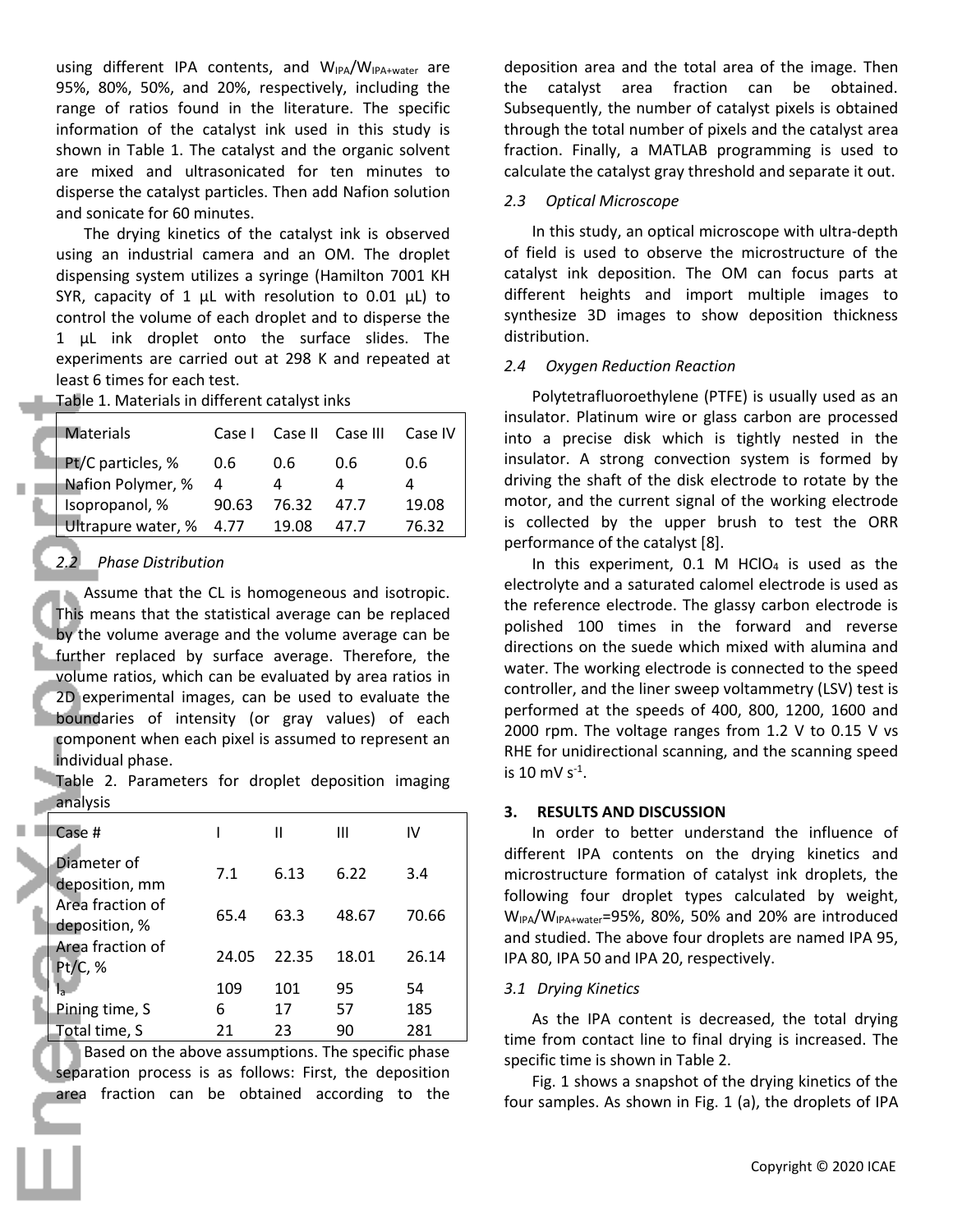95 appear as puddles. The surface tension from the edge to the center of the drop is insufficient, so there is no circulatory flow. For IPA 80 shown in Fig. 1 (b), a vortex is formed near the contact line, and the particles move randomly in the vortex. Interestingly, at the end of the drying process, a large number of particles at the edge of the droplet run together towards the center of the droplet. The white arrows in Fig. 2 (b) indicate the direction of particle movement. As the IPA content continues to be decreased to 50% shown in Fig. 1 (c), the particles rush to the edge contact line, and a large amount of liquid gathers at the edge and produces petal-like vortices, which then continue to expand and merge into larger vortices. At this concentration, the circulatory flow phenomenon is very obvious. As for the IPA 20 in Fig. 1 (d), the drying time is greatly increased due to the large amount of water in the solvent. At this time, the pinning phase of the contact line almost dominates the entire drying process, ultimately resulting in the widest coffee ring.



(a) IPA 95 (b) IPA 80 (c) IPA 50 (d) IPA 20 Fig. 1 Drying kinetics snapshots of four samples at  $t = 0.0$  $t_{\text{total}}$  (row 1), 0.2  $t_{\text{total}}$  (row 2), 0.4  $t_{\text{total}}$  (row 3), 0.6  $t_{\text{total}}$  (row  $\frac{64}{9}$ 4), 0.8  $t_{total}$  (row 5).

## *3.2 Microstructure of Deposition*

Fig. 2 shows the deposition of catalyst inks under different contents and the catalyst images separated from the deposition with MATLAB. It can be seen from Fig. 2 that the deposition distribution is uneven. The particles gather at the edge of the deposition and the inside is relatively sparse. Among them, Pt/C







Fig. 3 Relative thickness distribution of catalyst deposition.

agglomerates are deposited inside the droplets in the form of curved slender leaves. A large number of particles run toward the center of the droplet making the deposition edge of IPA 80 more irregular and the droplet inside is more uneven. Whether this